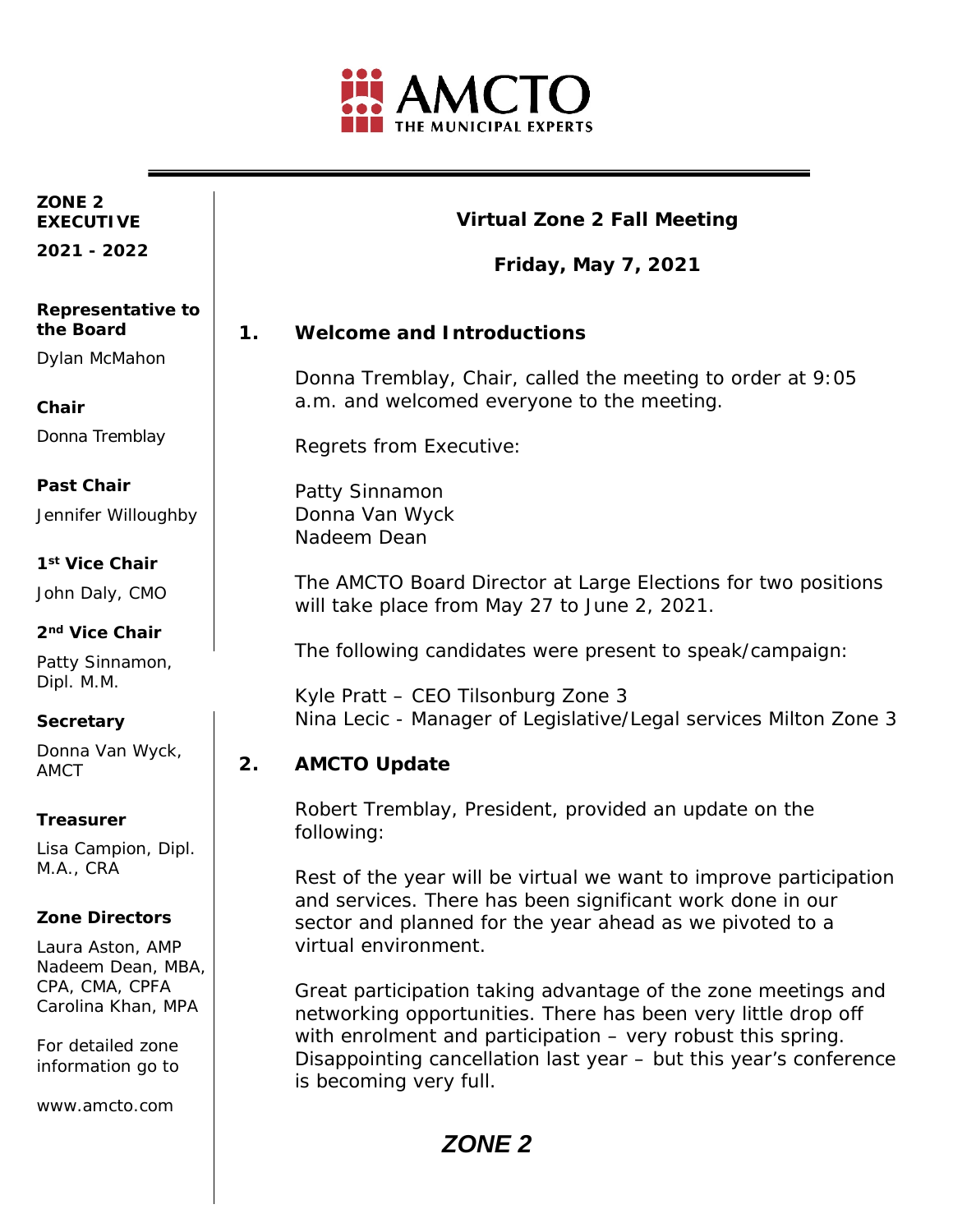AMCTO remains closed to the public.

Significant revenue obstacles but 2020 was a balanced budget due to funding opportunities from the Provincial Government and internal changes with expenditures.

Board and staff continue to be on target with strategic plan although slowed.

Retaining and attracting membership is influential as well as enhancing services and plans for inclusion and diversity.

We want to leverage partnerships and sustainability. Dave Arbuckle joined AMCTO in January and comes with 11 years in Peel / Caledon in a leadership role. With lower, upper tier experience and Provincial experience.

Vote for directors at large – get out and vote! Zone review update is forthcoming.

Board will be in next 18 months getting in touch to engage on next direction.

Dave Arbuckle new Executive Director provided an update on the following:

> Retained membership through pandemic. Working on membership survey every 2 years – 2021 fall survey coming out.

The survey will focus on supporting diversity, inequity and inclusion to understand out members and decision making.

Engage representation in zones – for focused membership promotion with membership opportunity for growth. Defining the value proposition.

Provincial legislation – AMCTO has provide a voice and change in the sector

Different topics AMCTO policy is working on, or has worked on:

- $\triangleright$  Asset management planning -
- $\triangleright$  Electronic paperwork w/ elections

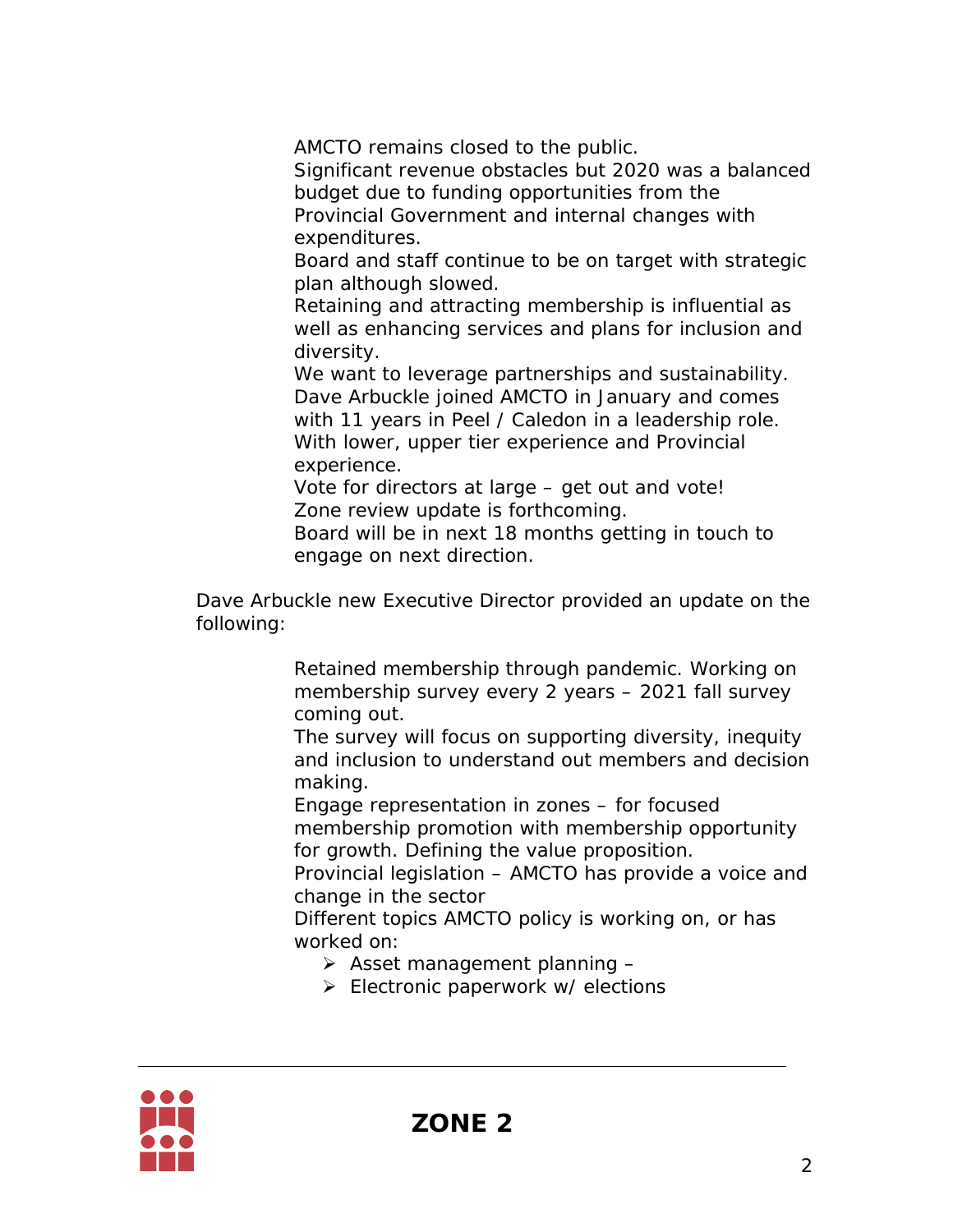- $\triangleright$  MFIPPA continuing to provide recommendations for change
- $\triangleright$  Reducing the municipal burden continues the government is making some progress – but mostly in the provincial sector and not the municipal sector.
- $\triangleright$  Formulation of provincial election documents and where our priorities are.
- $\triangleright$  Online voting standards access to members for feedback
- $\triangleright$  Municipal Elections Calendar very popular and will support in this area.
- Municipal code of conduct legislation / consultation – members looking for more information

Currently we are preparing for AMO conference. Education transition to virtual – very positive – still want to improve.

Updating content for education, for relevancy, and new learning management system to be rolled out in the fall. Asking for new instructors/markers – asking for recent experience in municipal sector – and representing our membership.

Tons of professional development continues – with relevant programming – showing that membership is responding by reaching capacity on these workshops. Conference is over 70% sold out – and a head of where we normally are for in person conference.

Fall we are expecting a Forum and Election Training with flexibility for training at various points of the election process.

In person 2022 conference is the plan.

June 14 – 16 virtual conference 2021. Conference materials will be available 6 months after the conference.

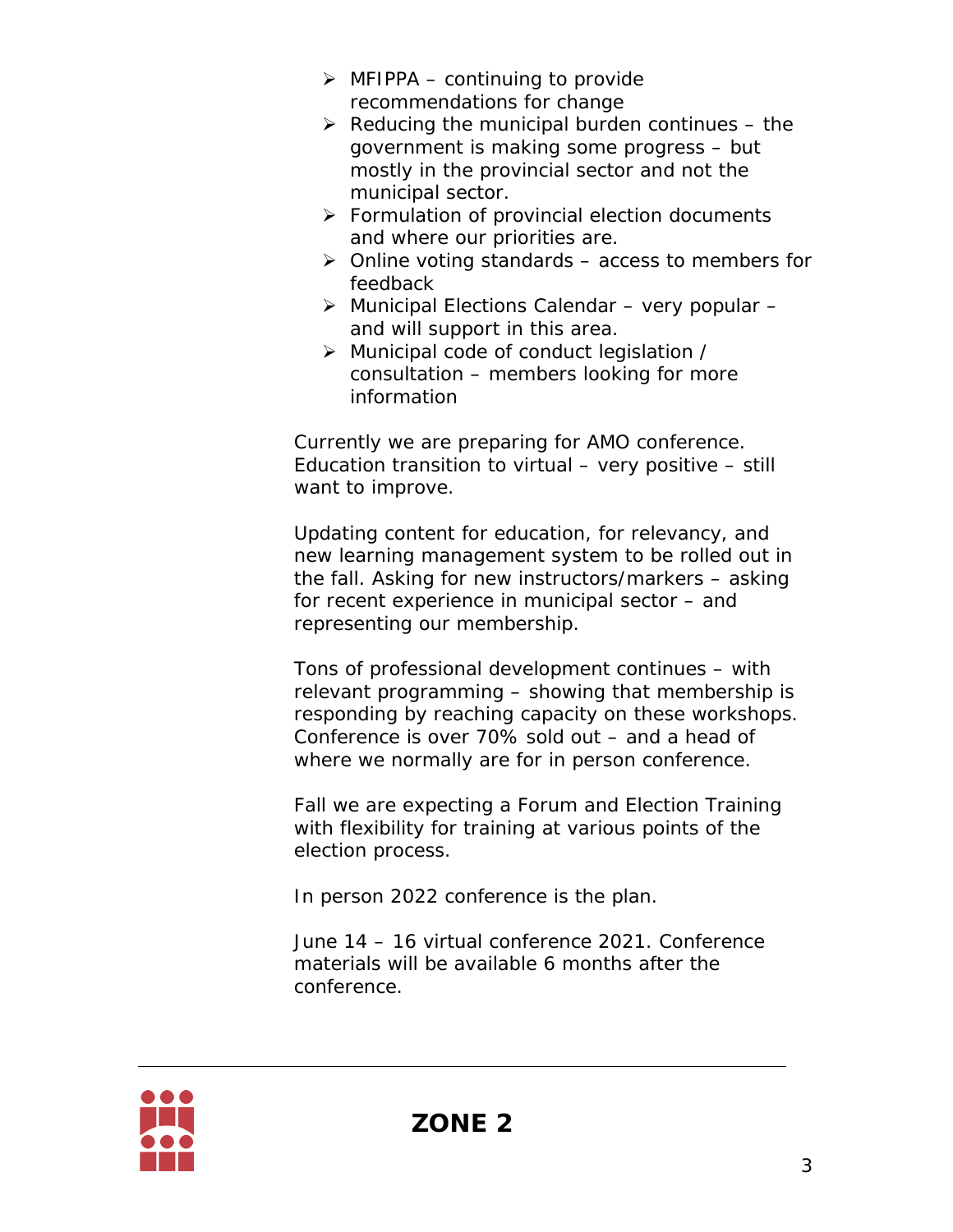Tik Tok – looking to increase fun social media content MMHA – Continued submission requesting lists of what municipalities have to report to MMHA

### **3. Ministry of Municipal Affairs and Housing Update**

Sav Johal, Municipal Advisor for Central Region, Jane Parnell, Municipal Advisor for Wester Region and Caitlin Reddick, Municipal Advisor for Western Region provided an update on the following:

- MSO geographic regions how we work and connect and assist with municipalities and ministries.
- Compliance Municipalities play a crucial role in enforcement and reopening – ROA is not mandatory.
- Multi-ministry teams are educational and enforcement based
- Ontario Vaccine Rollout Municipalities work with public health units for sites and echo messaging and support vaccination of LT care homes and logistics.
- Local Government operating cost supports 2 supports  $(1)$ safe restart funding in 2 phases (2) Provincial COVID recovery funding w/ two instalments with the second before Nov 1, 21 – requiring a report before second instalment with template report provided.
- Municipal modernization program intake 2 closed on March 15, 2021 – applications under review and successful applicants will be notified shortly. Audit and Accountability fund – intake 2
- Elections province has made changes in past year listing the bills that have incorporated these changes
	- $\triangleright$  Bill 204 amendments Chief Electoral Officer
	- $\triangleright$  Elections Ontario house the list after 2024 and municipal election 2026

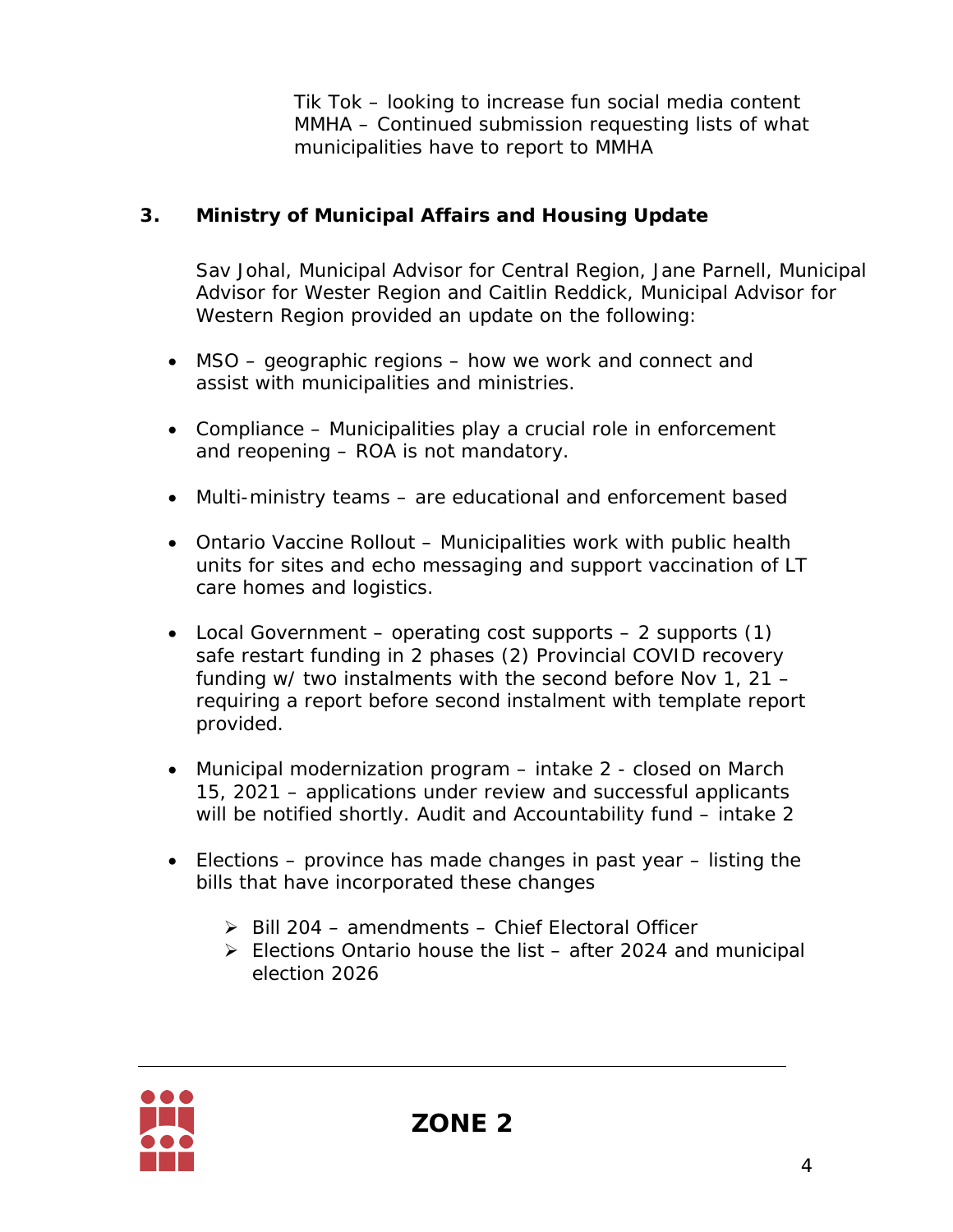- $\triangleright$  MPAC will still be responsible for providing the list of electors – and school board support
- $\triangleright$  Clerks can get these lists
- Bill 218 municipalities are **not** allowed to use ranked ballots for 2022
- $\triangleright$  Bill 254 Electronic filing and third party advertisers is up to the clerk's discretion.
- $\bullet$  Finance  $-$ 
	- Ontario Municipal Partnership Fund 2021 Allocation Objectives to recognize the challenges of rural and northern municipalities and assist with year over year funding changes.

Allocations are based on the most recent data available – submit your tax rate bylaws and FIRs asap MMAH. If you don't submit your reporting obligations your payments are withheld

- Ontario Community Infrastructure Fund 2021 small municipalities (under 100,000) rural and norther municipalities for roads, water, waste/water infrastructure. Reporting requirements to receive the grant.
- $\triangleright$  Asset Management Regulation Requirements revised timelines – Phase 2 new due date July 1, 2022 – for core infrastructure, level of service and cost of service Phase 3 new due date July 1, 2024 – builds on phase 2 to include all assets Phase 4 new due date July 1, 2025 – life cycle management, financial strategy

## **4. Zone 2 Business**

# **(a) Adoption of Fall 2020 Minutes**

Moved by Lisa Campion Seconded by Laura Aston

That the minutes of the October 16, 2020 Zone 2 Meeting be adopted as presented.

Carried

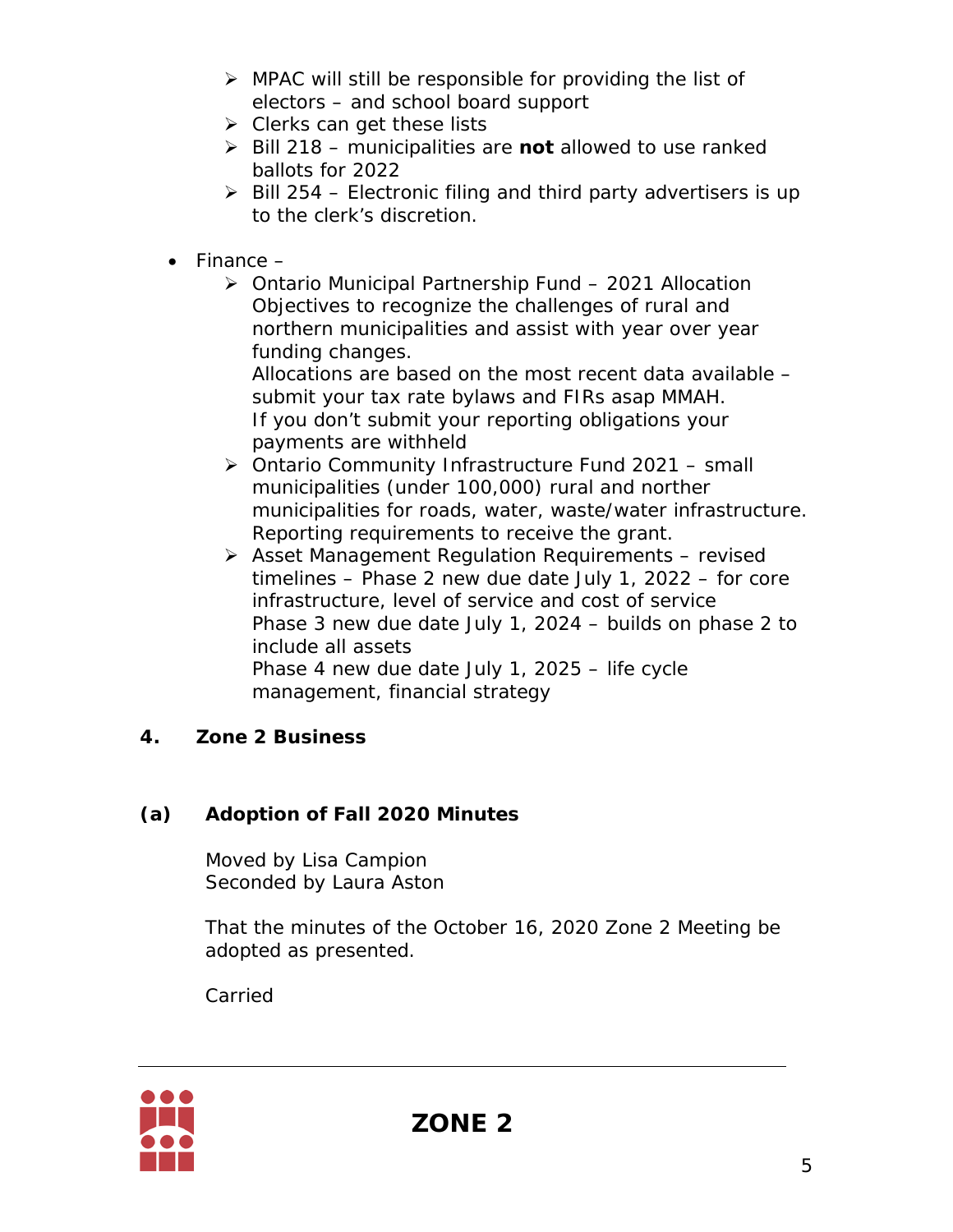## **(b) Adoption of Zone 2 Treasurer's Report**

Moved by Jennifer Willoughby Seconded by Carolina Khan

That the Zone 2 Treasurer's Report for the period December 1, 2020 to April 12, 2021 be adopted as presented.

Carried

## **(c) Donation to 2021 AMCTO Conference**

Moved by Laura Aston Seconded by Jennifer Willoughby

That Zone 2 provide a \$500.00 donation to the 2021 AMCTO Conference.

Carried

# **(d) Recognition of Retirees and First Time Attendees**

The following retired members were recognized:

Barbara Black, AMCT, Administrative Assistant / Deputy Clerk, Township of North Huron

Jeffrey A. Brydges, Former Treasurer, Township of Essa

Mick Caldwell, Retired, Platoon Chief City of Barrie

The Chair welcomed first time attendees to the meeting.

## **(e) Annual Financial Report to the Board**

The November 2020 Annual Financial Report to the Board was received for information and is posted on the website.

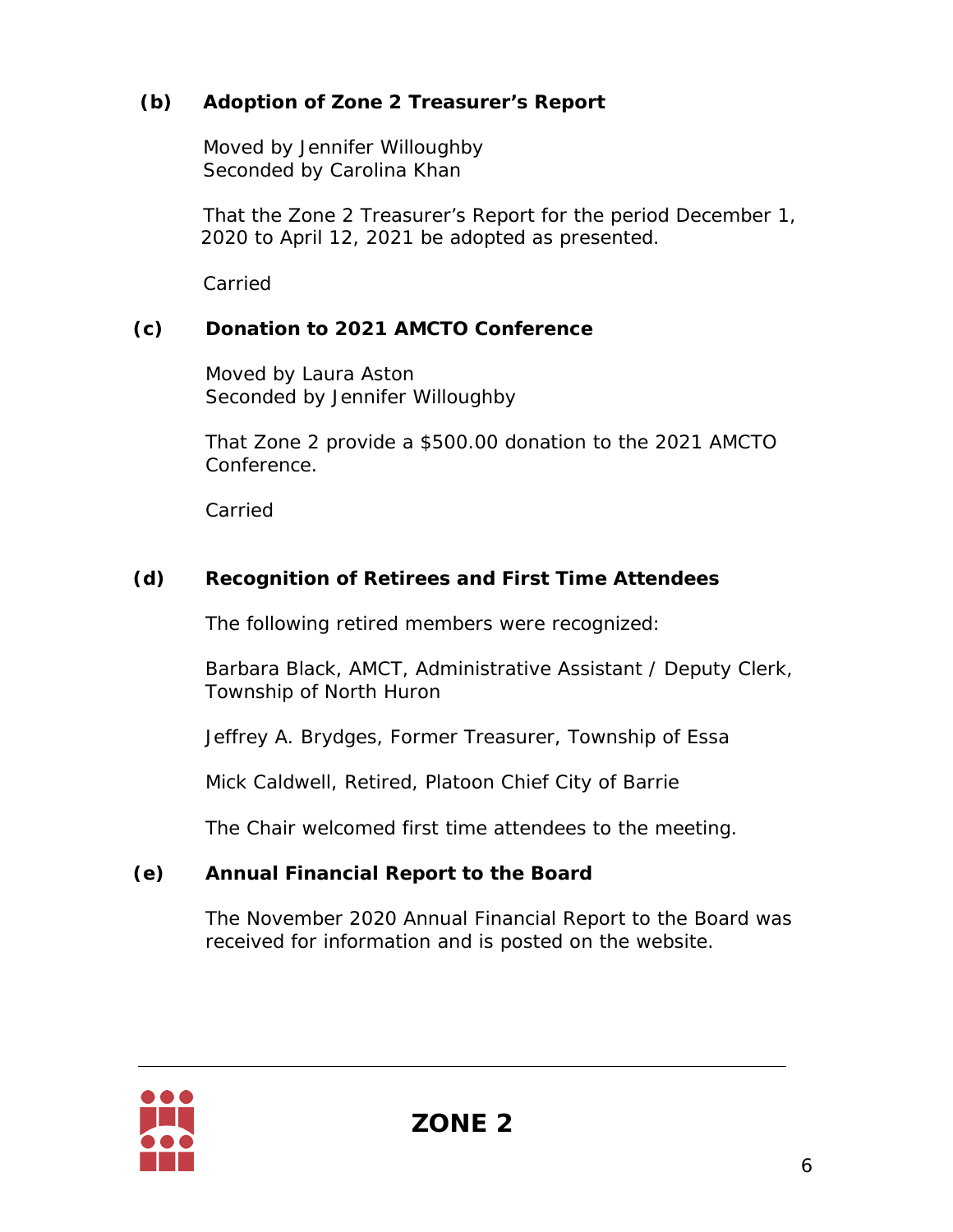## **(f) Zone 2 Elections**

Moved by Laura Aston Seconded by Carolina Khan

That an election of the Zone 2 executive be held at the 2022 Spring Zone 2 meeting; and

That the Zone 2 executive appointed at the October 16, 2020 meeting namely:

Chair – Donna Tremblay 1<sup>st</sup> Vice-Chair – John Daly 2<sup>nd</sup> Vice-Chair Patty Sinnamon Secretary – Donna Van Wyck Treasurer – Lisa Campion Directors – Laura Aston, Nadeem Dean and Carolina Khan

continue until successors are appointed.

Carried

#### **(h) Zone 2 Municipal Excellence Program Award**

Karen Landry, Clerk, Town of Orangeville is the 2021 recipient of the Zone 2 Municipal Excellence Award.

Carolina Khan introduced Karen Landry. Karen Landry has worked in a variety of municipalities in her career – CAO/Clerk Puslinch and now Clerk in the Town of Orangeville. She is a mentor of our next municipal professionals and encourages others to grow and continue educational development. She has worked on master plans, on the development of corporate policies, has numerous elections under her belt and puts people first making them feel valued. The Town of Orangeville was the first in Ontario to move to electronic meetings. She sets the example and contributes to the community.

She is a benchmark for leadership.

Karen Landry expressed her appreciation for the award and was grateful, honored and privileged to work with great staff.

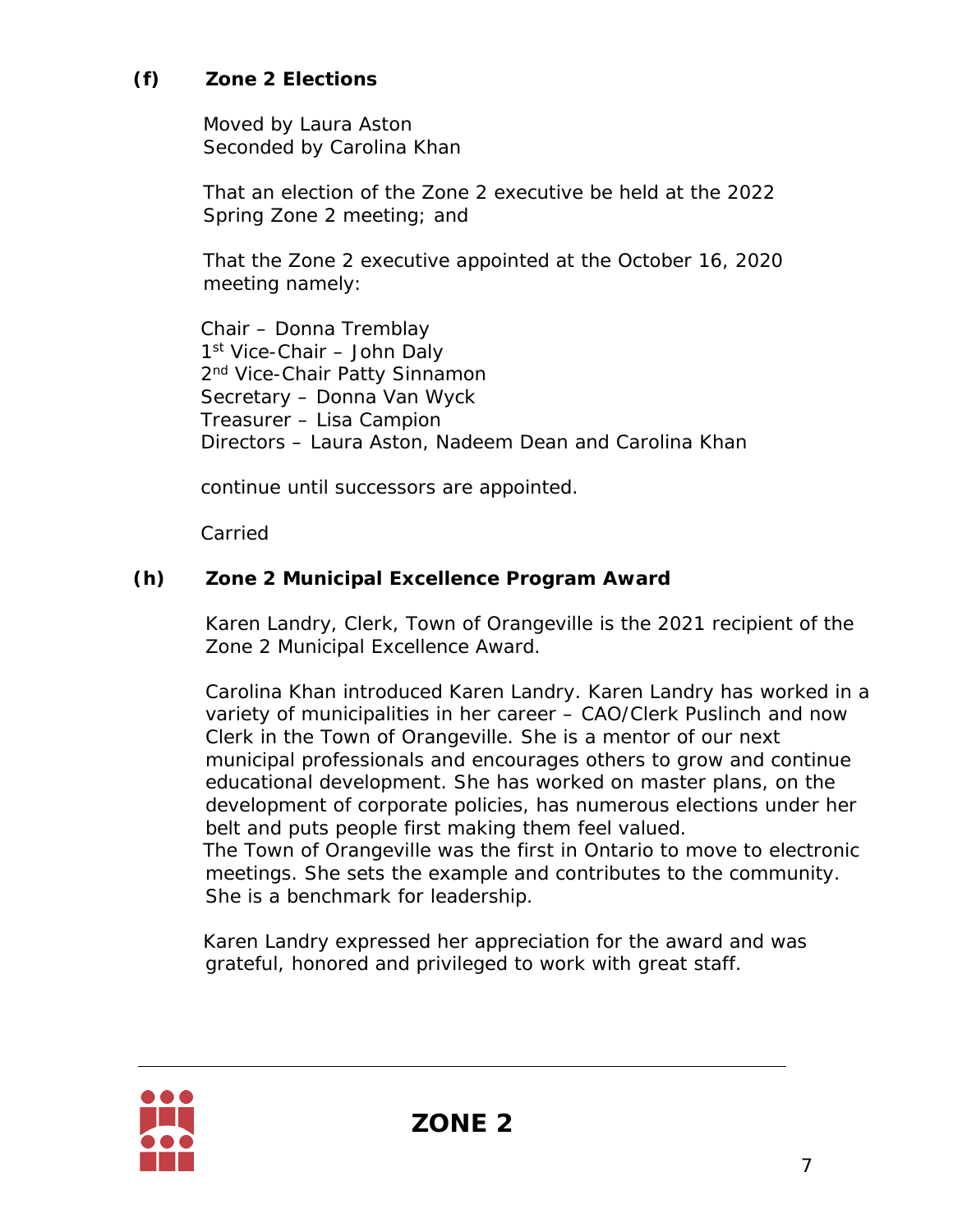### **5. Modernizing of Services During COVID 19**

### **(A) City of Guelph 2021 Digital Budget**

Tara Baker, General Manager of Finance/Treasurer, City of Guelph

The multi-year budget transformation took place overtime by building trust with council. It started in 2017. Don't be scared with this taking time.

First suggestion is to simplify the budget. It is an enabler of the strategic plan, and allows for separating council to govern, create policy and strategize – not operate.

Think of your citizens – how do they consume the budget? Is it easy to read and understand?

The previous printed budget was a bulky paper process, there were AODA challenges and requirements to meet. A digital budget reduces these inefficiencies and errors and Guelph embraced the timing of COVID to become more digital.

The web based version of the budget was remapped to mirror the strategic plan. Thinking of the end user and their wants/needs. A better understanding of the budget meant reduced presentations and approval nights.

Instead of multiple links on the website to parts of the budget it is separate webpages strictly about the budget.

Digitizing the budget was a new way to connect with users/citizens and we had to teach them, and staff, and council how to navigate the website, virtual town halls, and podcasts.

Challenges of course would be technology issues. Finance was no longer the driving force of the budget and needed to work as a team to coordinate with of IT, Clerks Department, Communications Department, etc.

Website statistics show there is increased community access of the budget. Willingness was needed from senior leadership and the budget is now aligned with the strategic plan.

Overall, you need your team and people, you need to go slow and allow for change management.

People + Process + Technology = Success!

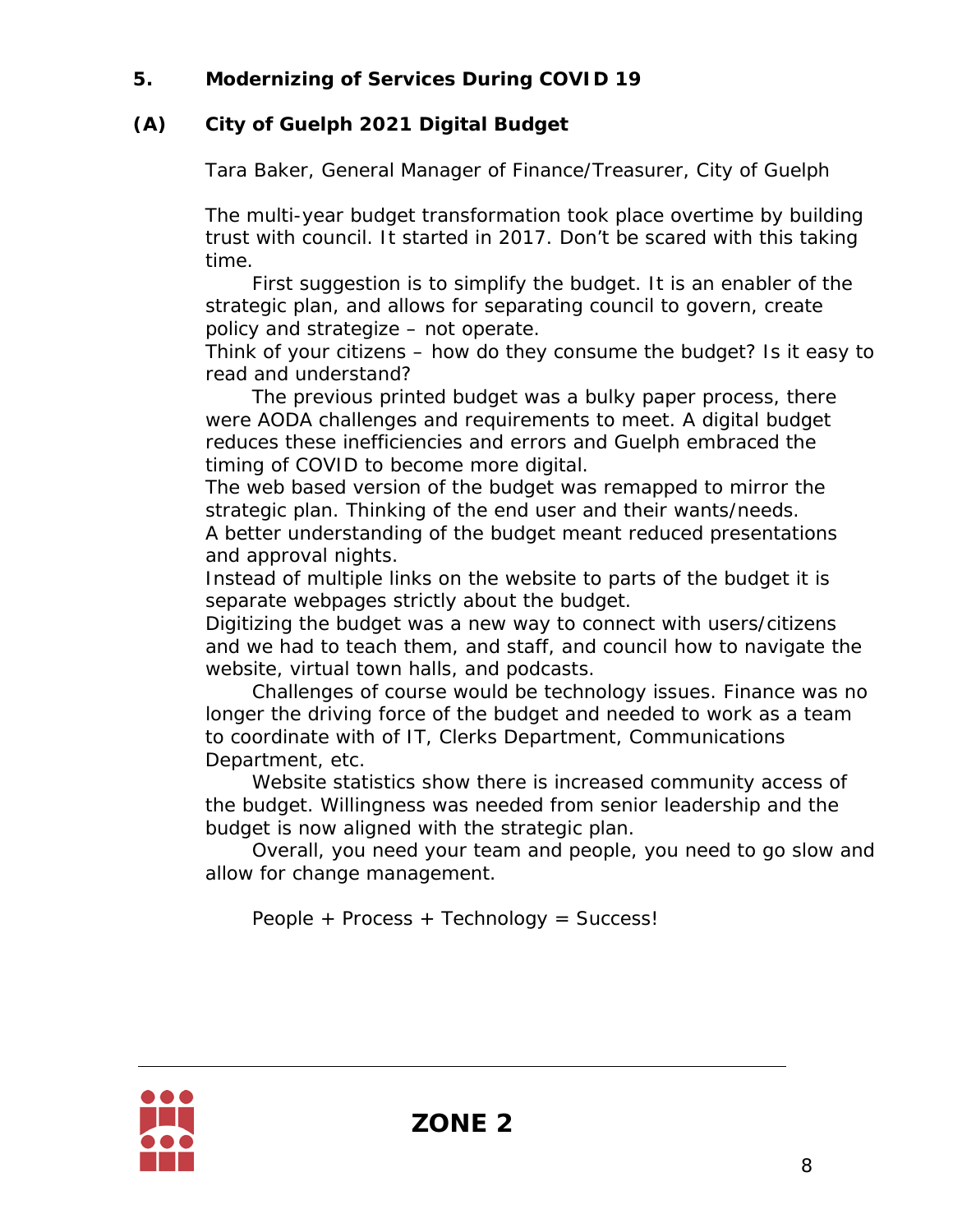# **(B) Hybrid Meeting Solutions**

John Daly moderated the round table discussion on hybrid meeting solutions.

• Multi-platform and internet challenges due to rural connectivity issues - Internet was not required – in Town of Erin for phone / conference only with Webex and provided a link to a public meeting to see how that worked. Procedural bylaw was amended to ensure all votes were then recorded votes.

[https://pub-](https://pub-erin.escribemeetings.com/Players/ISIStandAlonePlayer.aspx?ClientId=erin&FileName=New%20Encoder_Public%20Meeting_2020-12-16-06-56.mp4)

[erin.escribemeetings.com/Players/ISIStandAlonePlayer.aspx?Cli](https://pub-erin.escribemeetings.com/Players/ISIStandAlonePlayer.aspx?ClientId=erin&FileName=New%20Encoder_Public%20Meeting_2020-12-16-06-56.mp4) [entId=erin&FileName=New%20Encoder\\_Public%20Meeting\\_20](https://pub-erin.escribemeetings.com/Players/ISIStandAlonePlayer.aspx?ClientId=erin&FileName=New%20Encoder_Public%20Meeting_2020-12-16-06-56.mp4) [20-12-16-06-56.mp4](https://pub-erin.escribemeetings.com/Players/ISIStandAlonePlayer.aspx?ClientId=erin&FileName=New%20Encoder_Public%20Meeting_2020-12-16-06-56.mp4)

If people have more questions to about phone conferencing speak with Lisa Campion. If anyone has questions on hardware and linking the encoders to pcs etc. Phil from Record Tel is their contact who assisted them in their transition to hybrid meetings. Phil McCulloch can be contacted at [phil@recordtel.com](mailto:phil@recordtel.com)

- Cayla Reimer Township of Clearview, looking for tips and tricks moving from Zoom to eScribe.
- Danette Beare Township of North Perth uses eScribe and WebEx via posting to YouTube – IT helps stream it to YouTube.
- Jennifer Willoughby Shelburne uses the same process and North Perth.
- Fred Simpson iCompass has an add on function that allows integration with YouTube streaming.
- Sara Almas/Becky Dahl iCompass linked with agenda and video with video on YouTube – Zoom is the connection.
- Yvonne Aubichon Oro–Medonte uses Zoom Webinar and users get a unique link.

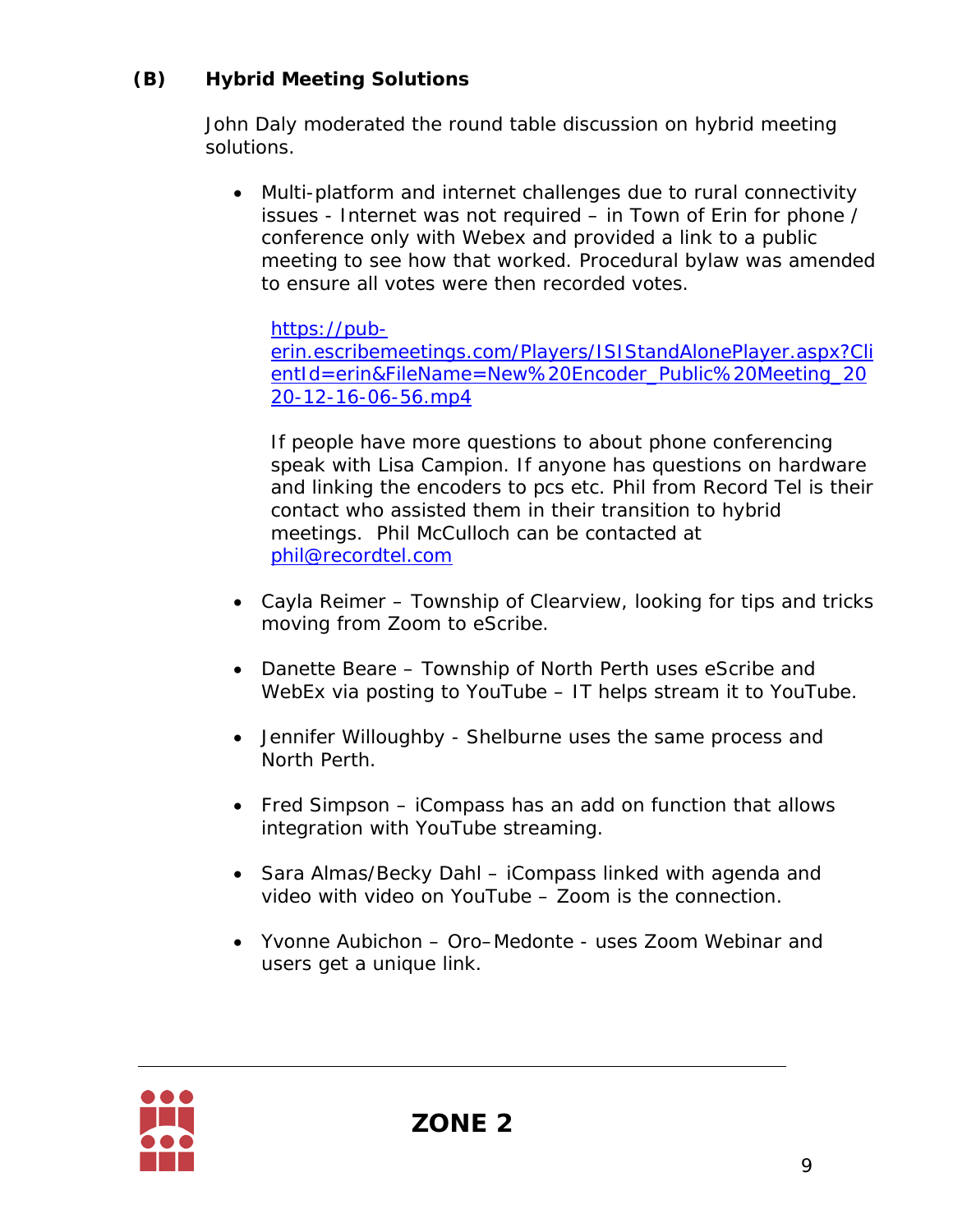• Donna Tremblay – uses WebEx to Facebook to livestream

How are individuals handling delegations – are they using video, are they sharing screens? Moving through their own powerpoints

- Yvonne Zoom webinar participants are screened with forms to be completed beforehand, similar to delegations they get a link. Clerk and IT have a copy of who is being allowed into the meeting.
- John Daly Zoom meeting has a waiting room feature for a host to let them in. Delegations sit in the waiting room until they are allowed into the meeting they can show their own slide deck but the Clerk can ultimately take control/assist. Zoom polls allows participants to vote so staff need to exit so only council could vote. And staff would watch on YouTube.
- Raylene Martell participants can share, Clerk can control the Zoom webinar. A registration page is used and is on all agendas and have multiple options. They become attendees and then are promoted to panelist to speak / share – and then become attendees afterwards. Polls here are also for panelists – but instead of leaving you can change staff to attendees to allow only Council to vote. Requests for participants go to a specific email, and can be set to auto-approve as an attendee.

## **(C) Remote Commissioning of Documents**

Lisa Campion moderated the round table discussion on remote commissioning of documents.

Simcoe County showed us a demonstration of what and how they commission documents virtually – Karen Ball / Zarah Walpole Director of Legal Services

The Province did put in place regulations to allow for remote commissioning – very specific

- 4 parties need to see, hear, communicate in real time.
- 3 they need to confirm their identity
- 2 they need to confirm deponents understanding of the document

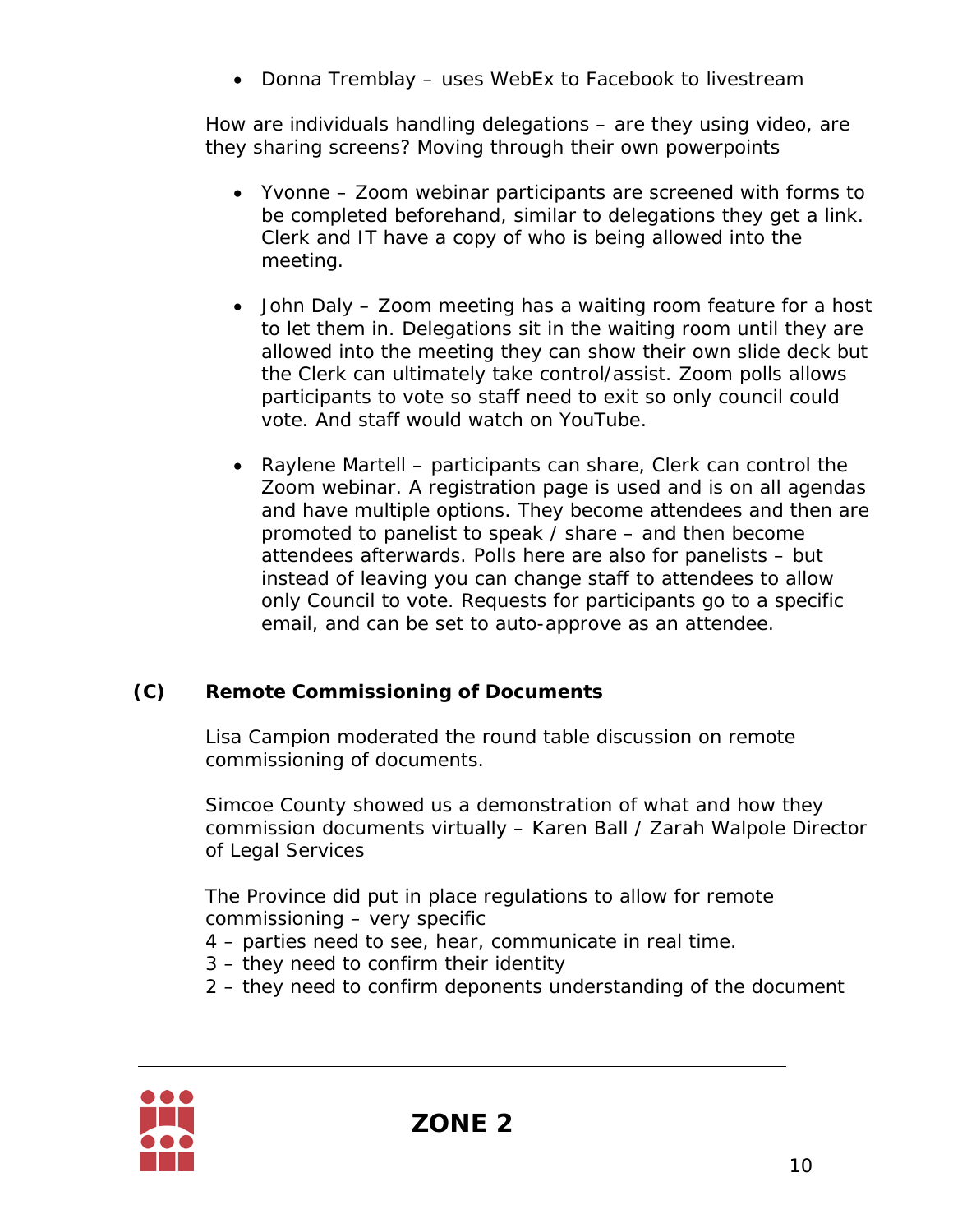1 – maintain a record of the remote commissioning

Checklist was produced and a copy of it completed is kept as a record that it was followed. So far there has been no issues with technology with clients.

- (1) All forms are sent in advance
- (2) Identification front and back are put to the screen
- (3) The deponent also holds up the printed document to the screen to ensure that it is not changed
- (4) The deponent reads the document allowed
- (5) They swear verbally that the content is true and sign
- (6) They scan the document to the Clerk
- (7) They sign it and scan it to the deponent

Karen Ball to provide a copy of the checklist.

Question – is the process recorded – or only the checklist? – Answer it can be, but is not required.

Question – are electronic signatures permitted? – Answer Yes Question – Does the County have a policy in place in regards to remote commissioning? – Answer – no – just following the O. Reg 431/20

Question – could you use DocuSign? – Answer – we don't know enough about DocuSign – as we are dealing with the public who may not have access to this software on their end.

Please use the resources available on LSO – Law Society of Ontario – website on remote commissioning – guidelines checklists, etc.

## **6. Other Business**

Feedback is always appreciated for future roundtable discussions and how we did today. Please forward any comments to [Donna.Tremblay@Guelph.ca](mailto:Donna.Tremblay@Guelph.ca)